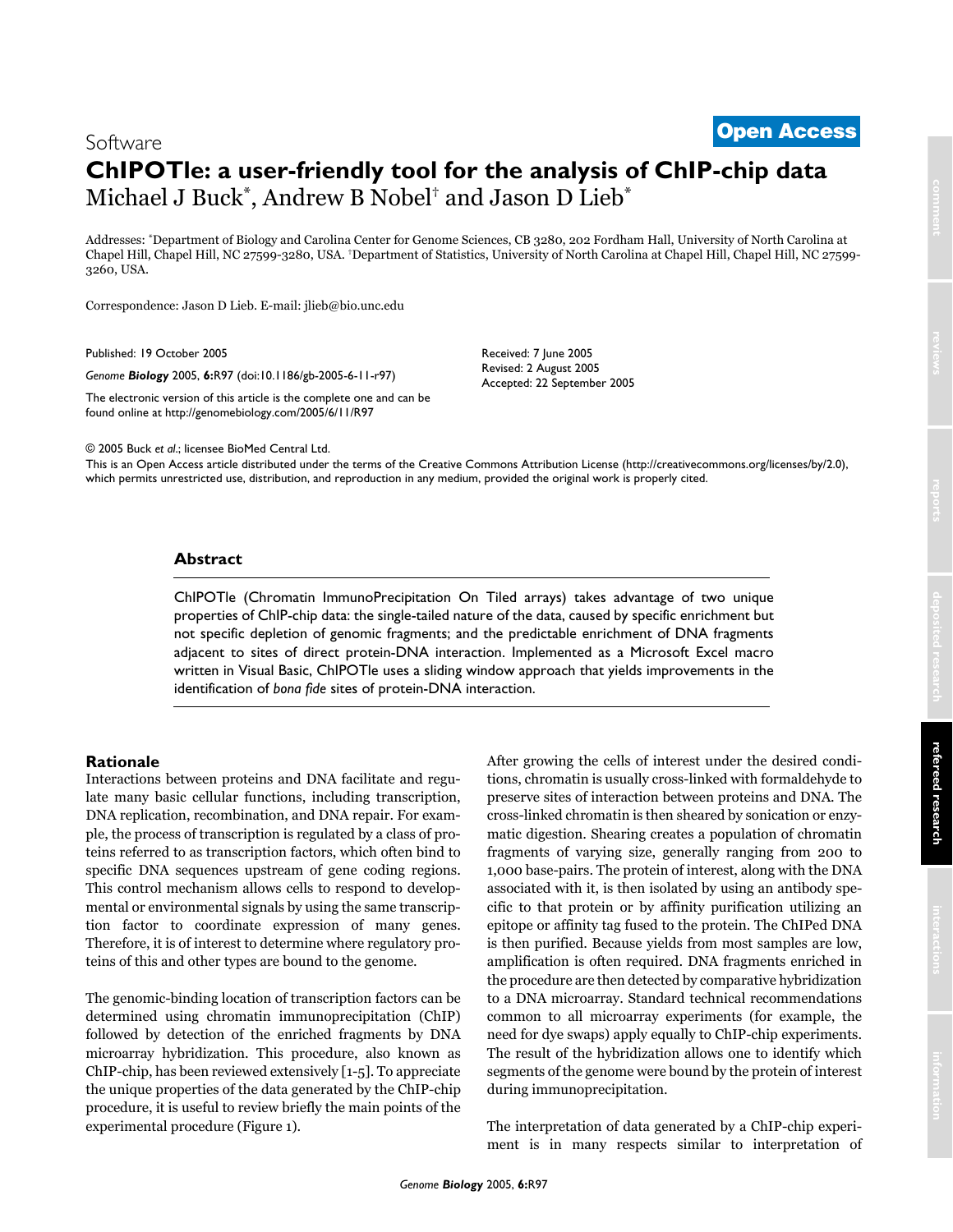<span id="page-1-0"></span>

#### **Figure 1**

A summary of the ChIP-chip procedure. See the text for details.

traditional gene expression microarrays, but it differs in two important ways. First, in traditional expression experiments, each element on the microarray measures the abundance of RNA molecules of a fixed length. (Note that we shall use the term 'arrayed elements' hereafter to describe DNA fragments that are deposited on the surface of the array; the term 'probe' is sometimes used by others.) In contrast, with ChIP-chip experiments each element measures the abundance of a population of fragments of various lengths due to the effects of chromatin shearing. As a consequence, arrayed elements representing genomic regions both at the binding site and near the binding site will detect enrichment (Figure 2).

Depending on the method and degree of chromatin shearing, and the resolution of the arrayed elements, this effect produces a 'peak' of signal centered over the binding site, which may span several arrayed elements representing genomically adjacent DNA. This 'neighbor effect' is not an expected property of noise or other spuriously high ratio measurements, and thus is a source of information that can be used for analysis.

The second difference in the interpretation of ChIP-chip and traditional gene expression data is that in expression experiments, the data are two-tailed and roughly symmetric. That



#### Figure 2

The neighbor effect and calculation of *P* values. **(a)** After ChIP, purified DNA fragments bound by the protein of interest will be of various lengths. **(b)** Actual log<sub>2</sub> ratios reported by arrayed elements for Rap1p binding to promoter region of RPL1B (array element 'A') from the Rap1p binding dataset reported by Lieb and coworkers [13]. Arrayed element 'A' contains the actual site of protein-DNA interaction, and so this spot will have the highest ratio (red  $=$  high positive ratio; yellow  $=$  low ratio; green = negative ratio). Arrayed elements 'B' (RPL1B open reading frame [ORF]) and 'C' (MRM2 ORF), which are within about 1 kilobase (kb) of the binding site, are also enriched above noise. Arrayed element 'B' has a higher ratio then spot 'C', because the binding site is located closer to element 'B'. The arrayed elements 'D', 'E', 'F', and 'G' are too far from the binding site to be enriched. **(c)** Using a 1 kb window with a 0.25 kb step, the value of each window is plotted. The location of each window is defined by its central coordinate. **(d)** The *P* value of each window is plotted. The Bonferroni corrected *P* values were calculated based on the observed data, which had a log<sub>2</sub> background standard deviation of 0.32 with 21,208 comparisons. Note that the window with the smallest *P* value (about 10-30) does not correspond to the highest window average. This is due to the fact that the most significant window contains three arrayed elements (A, B, and C), whereas the windows with the highest average contain only two elements (A and B). In this case, the center of the window with the highest *P* value is located about 80 bases from the actual binding site.

is, there is biological significance associated with both low and high ratio measurements, and these measurements often occur with similar frequencies. In contrast, the measurements derived from ChIP-chip experiments arise as a mixture of two distributions. The first corresponds to the population of genomic fragments specifically enriched by the ChIP, and the second corresponds to the remaining population of genomic DNA that is not ChIP enriched and therefore represents background, or noise. The observed distribution of the log<sub>2</sub> ratios is therefore asymmetric about zero, with a distinct, positively oriented skew (Figure 3a). The left-hand side of the distribution (the negative log ratios) is approximately Gaussian, but the positive log ratios exhibit a heavier non-Gaus-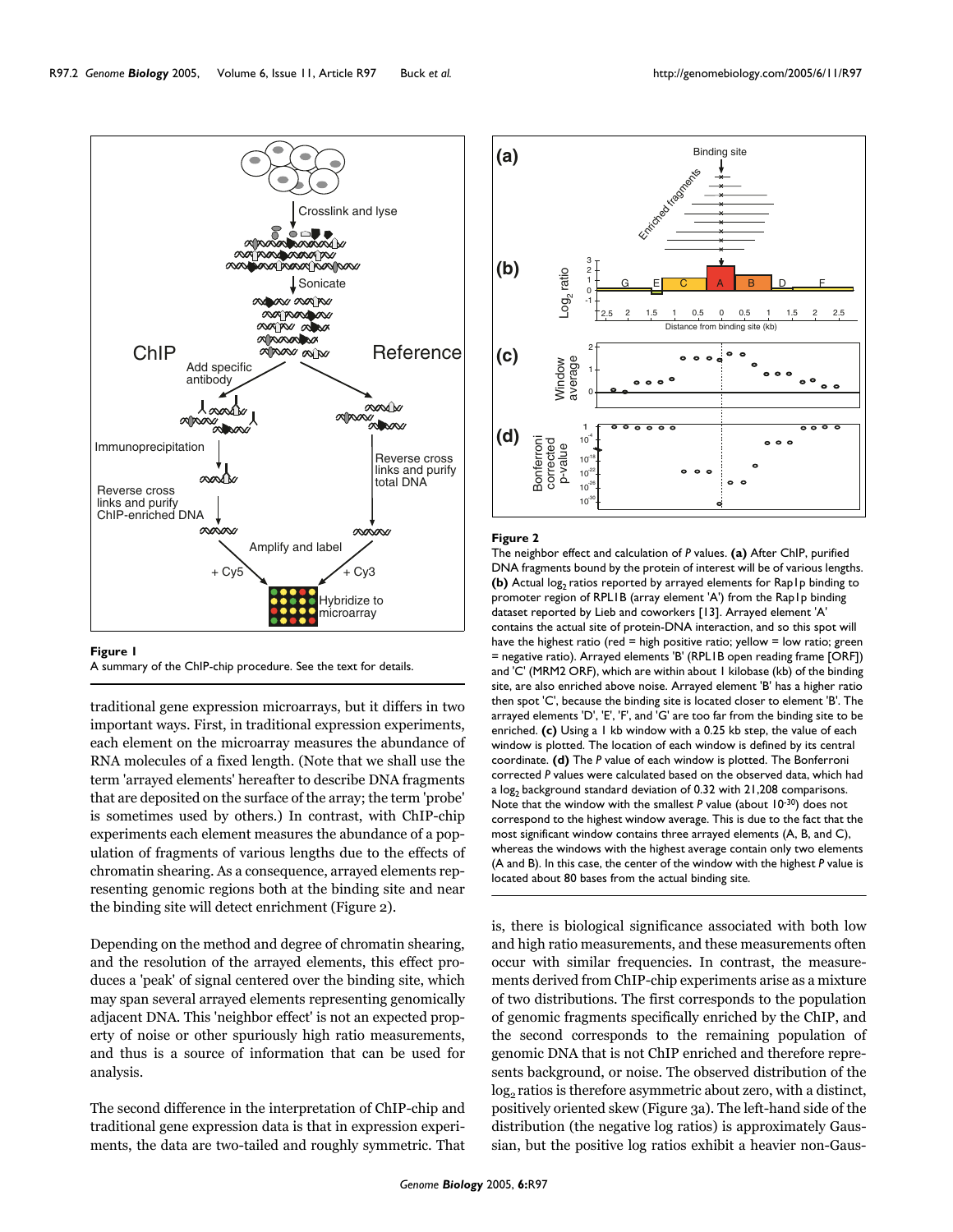

#### **Figure 3**

Characteristics of ChIP-chip data. **(a)** A quantile-quantile plot (QQ plot) for one representative Rap1p ChIP-chip experiment (red) against Gaussian distribution with a standard deviation of 0.35 and a mean of 0 (black bars). The upper and lower bounds of the black dashed line represent extreme values for 10,000 simulated Gaussian distributions with the above parameters. For Rap1 about 92% of the data fit the Gaussian distribution. The top 8% is skewed away from the simulated data. **(b)** A sliding window analysis for yeast chromosome VI produced by ChIPOTle for four Rap1p replicates [13]. Window size is 1 kilobase (kb) with 0.25 kb step size. The Rap1p binding sites are identified with arrows.

sian tail. For the vast majority of ChIP-chip experiments, the genomic regions of biological interest will be confined to the positive side of the distribution, and the negative log ratios will arise solely from fragments that are considered to be background. Under the additional assumption that the distribution of unenriched fragments is symmetric about zero, we can estimate the distribution of background ratios using only the observed negative log ratios as a guide [6].

The type of microarray used in a ChIP-chip experiment affects how the data can be analyzed. Two array designs are typically used for ChIP-chips: tiled or promoter-specific arrays. Promoter-specific arrays generally contain a single arrayed element to represent each regulatory region of interest. These arrays are valuable when binding is known to be confined to regulatory sequences close to transcriptional start sites of the selected genes [7], but they become less powerful when binding is not as well characterized or is spread over a large genomic area. The other type, namely tiled arrays, are best suited to ChIP-chip. The term 'tiled array', or sometimes 'tiling-path array', refers to arrays containing DNA fragments designed to cover large genomic regions or whole chromosomes with few or no gaps between arrayed elements [8,9]. Tiled arrays are advantageous because they do not require prior knowledge of potential binding targets, and they allow one to utilize the 'neighbor effect' in data analysis.

In this report we describe ChIPOTle (Chromatin Immuno-Precipitation On Tiled arrays), software created expressly for the analysis of ChIP-chip data obtained using tiled arrays, which allow us to exploit both the 'single-tail' and 'neighbor effect'. ChIPOTle uses a sliding window approach to identify potential sites of enrichment, and then estimates the significance of enrichment for a genomic region using a standard Gaussian error function. ChIPOTle is delivered as a Microsoft Excel macro written in Visual Basic, which should facilitate widespread adoption and provide a platform for custom applications. Before ChIPOTle, to our knowledge the only publicly available program designed expressly for ChIP-chip data analysis was PeakFinder [10]. ChIPOTle offers several improvements, including accurate and powerful *P* value estimation and improved usability. ChIPOTle is available online (Additional data file 1) [11].

## **The ChIPOTle algorithm**

ChIPOTle first sorts the arrayed elements by genomic location. To find potential areas of ChIP enrichment, a window of user-defined size (default 1 kilobase) is then moved stepwise (user-defined step size; default 0.25 kilobase) along the tiled region. At each step the average  $log<sub>2</sub>$  ratio for the window is calculated by taking the simple average of all ratios reported by arrayed elements that overlap with the window to any degree. The average is unweighted, and therefore it is not dependent on the proportion of the element within the window; it depends only on whether it is present or absent. The window is then moved unidirectionally along the chromosome by the step size and the same calculation is repeated for each distinct window, until the end of the chromosome is reached. The arrayed elements need not be evenly spaced or of equal lengths. ChIPOTle can be used with any genome.

As described in more detail below, the resulting sliding window averages can be represented as a graph, with genomic position on the horizontal axis and average  $log<sub>2</sub>$  ratio on the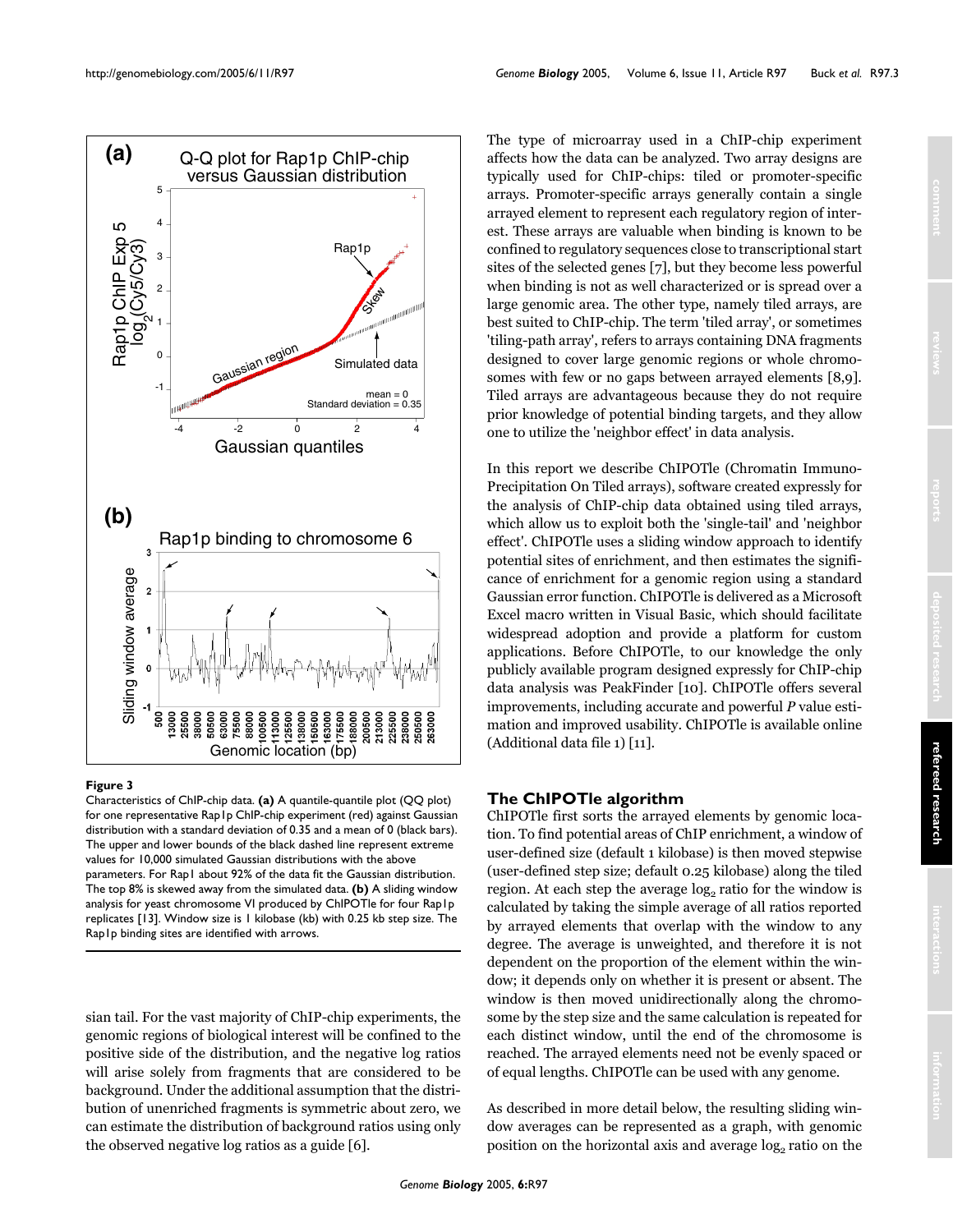vertical axis. In this way, genomic binding locations are represented as a series of peaks (Figure 3b). Averaging the  $log<sub>2</sub>$ ratios of elements in a window accounts for the neighbor effect, because the peak generated by a spuriously high signal will be reduced by averaging its value with the ratios of neighboring elements, which are very unlikely also to be high purely by chance.

ChIPOTle assigns a *P* value to the average log ratio within each window, under the null hypothesis that the observed log ratios are independent, identically distributed, and random variables, having a Gaussian distribution with a mean of zero. The variance of the observations is estimated by the average sum of the squared negative log ratios. Under the null hypothesis, the distribution of the average  $log<sub>2</sub>$  ratio within each window is again Gaussian, with mean zero and variance equal to the variance of a single log ratio divided by the number of elements in the window. Thus, the nominal *P* value for a window with average ratio *w* can be calculated using the standard error function (ERF) as follows:

$$
P_{window} = 1 - ERF\left(\frac{w}{\sigma/\sqrt{n}}\right) \tag{1}
$$

where  $\sigma$  is the standard deviation for the background distribution and n is the number of microarray elements used in the window. The *P* values reported by ChIPOTle are corrected for multiple comparisons using the conservative Bonferroni correction. As an alternative to using a Gaussian distribution for the background, ChIPOTle can estimate the *P* value for a region using a permutation-based approach (Additional data file 2).

## **Using ChIPOTle**

Detailed instructions for the installation and use of ChIPOTle are available in the read-me file that accompanies the program (Additional data file 2). Once ChIPOTle has been correctly added to the Excel Add-Ins menu or opened manually, a new menu option will appear in the Excel Tools menu. ChIPOTle must be run from an active Excel spreadsheet containing five columns: the name of each arrayed element, chromosome name, start coordinate in base-pairs, end coordinate in base-pairs, and the  $log<sub>2</sub>$  ratio from the ChIP-chip experiment(s). The ratio values supplied to ChIPOTle can be a single measurement from a single experiment or an average, weighted average, or median of ratio values calculated from multiple replicates. When using data from multiple replicates, before combining the data each array must be appropriately normalized to remove systematic nonbiological effects that might otherwise influence the results [1]. For single channel experiments, pseudo-ratios must be created before using ChIPOTle. Pseudo-ratios may be created by dividing the intensity value at each arrayed element by the median intensity value for all arrayed elements.

Through a dialog window, ChIPOTle will ask for the location of each data column. The user will also be prompted to provide the window size, step size, and the desired technique for determining peak significance. For the latter parameter, the user can choose (1) a simple peak height cutoff; (2) assume a Gaussian background distribution for calculation of window average *P* values; or (3) estimate the background distribution for calculation of window average *P* values via a permutationbased simulation. If option 1 is selected then the user is prompted to enter the peak height; for option 2 the user is prompted to provide the significance *P* value cutoff; and for option 3 the user is prompted to provide the number of simulations and the significance *P* value cutoff to be used in the permutation analysis. Any region with a *P* value lower then the selected cutoff will be recorded and summarized in the "Significant Regions" and "Peaks" worksheets.

## **Parameter optimization**

As described above, ChIPOTle has three important userdefined parameters: *P* value cutoff, window size, and step size. These parameters will affect the output, and can be adjusted according to the experiment and the array design. The *P* value cutoff should be set at a level that produces a false discovery rate with which the user is comfortable. The "Significant Negative Regions" sheet provides an empirical estimate of the number of false-positive findings for the selected *P* value cutoff, and so the user can use this information to estimate the false-positive rate and adjust the *P* value cutoff (see below). The numbers of acceptable false-positive and falsenegative findings will vary depending on the goals of the study.

The next parameter to set is window size. Ideally, for a given protein-DNA interaction, one would like to capture the maximal amount of ChIP signal associated with a single binding event, and none of the noise, in a single window. Therefore, in most ChIP-chip experiments the window size should be adjusted to approximately the average shear size of the chromatin. The average shear size is suggested because the size of the window must be balanced against making it so large that noise from adjacent genomic regions is included in the measurement, and against making the window so small that data from adjacent spots is excluded, diminishing the power of windowing to utilize the neighbor effect. Although this parameter is largely independent of array platform or array resolution, slightly smaller windows may be more effective on higher resolution arrays.

Optimization of step size depends on both the array resolution and the window size. The step size should be adjusted such that it is less than half of the array resolution, with array resolution defined as the distance between the start of one arrayed element and the start of the next. Thereby, the measurement recorded at each arrayed element will be used in the calculation of at least three windows, ensuring that every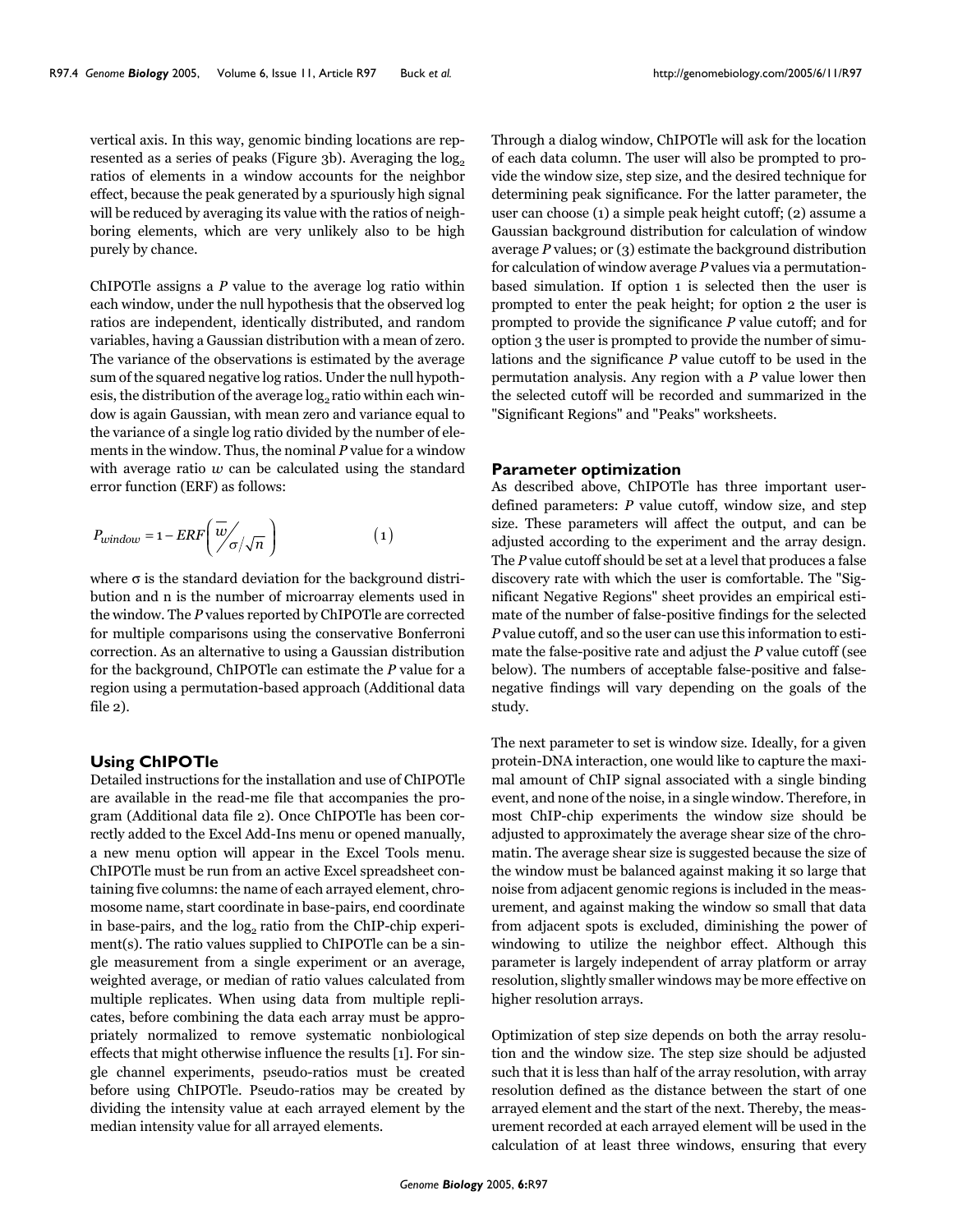arrayed element has the opportunity to be centered under a peak. Window size is also an important factor because some overlap of windows is desirable in order to detect peaks at unknown locations. Taken together, we suggest setting the step size to the maximum value that is both less than half of the array resolution and less than or equal to one-quarter of the window size. For very high-resolution arrays (less than about 50 base-pairs), step sizes smaller than the array resolution may not improve results.

# **ChIPOTle output**

ChIPOTle creates several output sheets with the following names: SummarySheet, Significant Regions, Significant Negative Regions, Chromosomes aveP, Peaks, and Description. The SummarySheet contains all the input data used to run ChIPOTle, now sorted by chromosome and start coordinate. For each window that meets the significance criteria specified by the user, the Significant Regions sheet contains the following: chromosome assignment, center coordinate, number of independent arrayed elements within each window, and names of the arrayed elements that comprise the window. Significant Negative Regions is similar to Significant Regions, but instead it contains all of the windows that meet the significance criteria but are sign-flipped. The number of windows reported in this sheet can be used as an estimate of the number of false-positive findings expected for the selected or estimated cutoff. Chromosome aveP contains the names of the arrayed elements that comprise each window, and the chromosome, center coordinate, and value of all windows, regardless of whether they meet the significance criterion. The values from this sheet, for example, were used to make Figure 3b.

The data written to the "Peaks" sheet are similar to those reported in "Significant Regions", except that all neighboring windows meeting the significance criteria are collapsed into a single peak. Therefore, a peak is defined as any window with a *P* value that meets the significance criterion defined by the user and all neighboring windows that also meet the significance criteria. In this sheet, each peak is listed in order of its occurrence along the chromosome, along with the highest window for each peak, highest raw log<sub>2</sub> ratio for any element within the peak, start coordinate of the peak, the width of portion of the peak above the significance cutoff, 'array density' of the peak, and the *P* value for that peak. The array density value is defined as the average number of arrayed elements used to calculate the window values for all windows that comprise the peak. Therefore, the array density value provides an estimate of the number of actual raw data measurements that underlie each peak.

The last sheet, Description, contains a summary of the ChIPOTle execution parameters, which include the date and time, the selected window size, the step size, the significance method chosen and corresponding parameters, the number

of significantly enriched peaks, and the total number of windows.

## **Properties of ChIP-chip data**

A plot of the sliding window values generated by ChIPOTle for a Rap1p ChIP-chip reveals two important characteristics of this type of data (Figure 3b). The first is an absence of deep negative peaks. In ChIP-chip experiments, negative log ratios are not caused by specific depletion of genomic fragments but by noise. Therefore, after averaging with neighboring genomic elements, their window average will tend to be small. The second is the presence of tall positive peaks that extend well above background.

## **Comparing ChIPOTle with other techniques used to analyze ChIP-chip data**

We compared ChIPOTle with three other analysis techniques commonly used to analyze ChIP-chip experiments: the single array error model (SAEM) [6,7,12], percentile rank analysis [13], and PeakFinder (smoothing settings:  $n = 5$ , rounds = 7) [10]. All four techniques were used to analyze four biological replicates (experiments 5, 6, 8, and 9) from the Rap1p binding dataset in yeast reported by Lieb and coworkers [13]. To compare the power of the four techniques quantitatively, they were judged by their ability to identify the 127 promoters of the ribosomal protein genes (RPGs) as targets of Rap1p binding. As a group, these promoters are known targets of Rap1p, and almost all contain consensus Rap1p-binding sites [14]. By using this functionally defined set, we avoided using any particular ChIP dataset to define our 'gold standard'. The targets identified by each technique were sorted by *P* value (ChIPOTle and SAEM), median percentile rank (percentile rank), or ySmooth value (PeakFinder). We then used receiver operator characteristic (ROC) plots to show how true positives (sensitivity) were captured in relation to false positives (specificity) for all values output by each method (Figure [4a](#page-5-0)). The power of each technique was then quantitated as the area under the ROC curve (AUC). An analysis technique that selected targets randomly would have an AUC of about 0.5; higher values are better (maximum = 1).

In using the Rap1p ChIP-chip data to identify the promoters of RPGs, all of the techniques worked well, but ChIPOTle (Figure [4a](#page-5-0), black line; AUC = 0.963) performed considerably better then the other techniques (SAEM: AUC = 0.906, percentile rank  $AUC = 0.897$ ; PeakFinder:  $AUC = 0.838$ ). The 95% confidence interval for each AUC value (Figure [4b](#page-5-0)) was estimated by bootstrap resampling of RPG occurrence and enrichment value as measured in each technique (*P* value, percentile rank, or ySmooth) [15].

We next compared the ability of ChIPOTle, SAEM, and Peak-Finder to identify accurately the RPG promoters from a ChIPchip hybridization to a single microarray. This analysis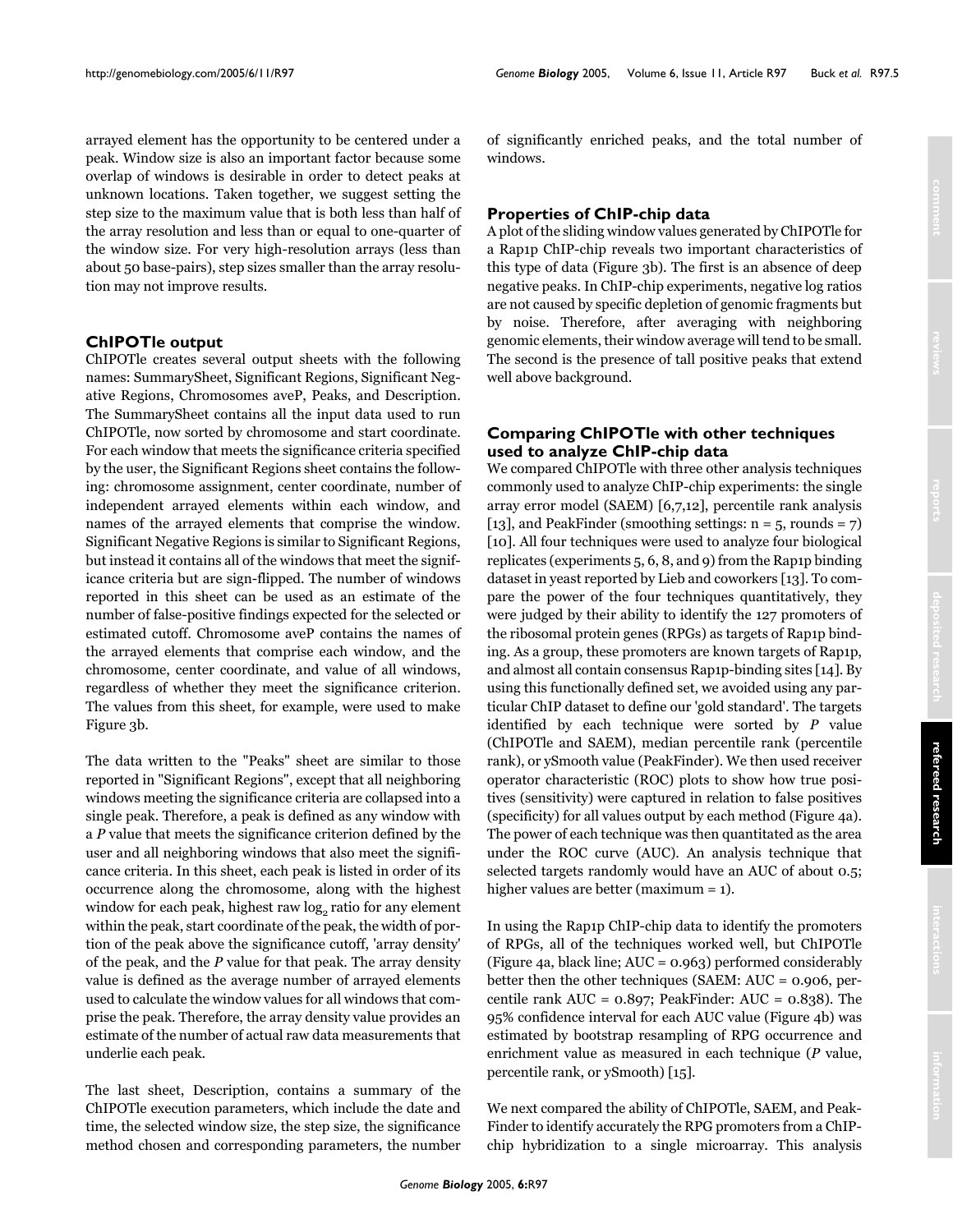<span id="page-5-0"></span>

**Figure 4**

#### Figure 4

Comparison of ChIPOTle with other ChIP-chip analysis approaches. **(a)**  ChIPOTle, the single-array error model (SAEM), median percentile rank, and PeakFinder were used to analyze the same four Rap1p ChIP-chip replicates reported by Lieb and coworkers [13], and judged by their ability to determine enrichment of ribosomal protein gene (RPG) promoters. The binding site for Rap1p is found in most (>90%) RPG promoters [14], which represent approximately half of Rap1p's total *in vivo* targets. Receiver operating characteristic (ROC) curves summarize the power of each technique and are equivalent to a plot of the true-positive rate (fraction of ribosomal promoters) versus the false-positive rate (fraction of all genomic elements other than ribosomal promoters). Each technique is judged by means of the area under the ROC curve (AUC). An AUC value of 0.5, corresponding to a diagonal ROC curve, is expected by chance, whereas a value of 1.0 indicates a technique that predicts targets perfectly. ChIPOTle (AUC = 0.963) outperformed the other techniques tested here (SAEM: AUC = 0.906; median percentile rank: AUC = 0.897; and PeakFinder: AUC = 0.823). When comparing ChIPOTle with PeakFinder, we used the default settings for smoothing  $(n = 5 [11-point]$ smoothing with 7 rounds). In addition, we attempted to optimize the settings by trying varying levels of smoothing, including 7-point and 13 point, which produced similar results. Rap1p's strongest binding sites are located at the telomeres, which are not included with our defined 'true positive' set of RPG promoters. Therefore, the false-positive rate will be somewhat inflated, which will decrease the AUC for all techniques. This is reflected in the ROC curves by the low true-positive rate at the extreme left of the plot. **(b)** The 95% confidence interval for the AUC for each analysis technique was estimated by bootstrap resampling of RPG occurrence and enrichment value (1,000 iterations) as measured in each technique (*P* value, percentile rank, or ySmooth). Boostrapping of raw data was not practical because of inability to automate all four analysis methods. **(c)** ROC curves comparing ChIPOTle, SAEM, and PeakFinder with respect to their ability to identify enrichment of RPG promoters from a single experiment. The average true-positive rate (fraction of ribosomal promoters) versus false-positive rate (fraction of all genomic elements other than ribosomal promoters) for the four individual experiments is plotted. The three techniques performed extremely well, but ChIPOTle (AUC = 0.885) outperformed both SAEM (AUC = 0.835) and PeakFinder (AUC = 0.833).

cannot be performed with the percentile rank analysis because this technique requires experimental replicates. We analyzed each individual experiment independently and determined the average true-positive rate versus the falsepositive rate (Figure [4c](#page-5-0)). All three techniques performed extremely well, but ChIPOTle (AUC = 0.885) outperformed both SAEM (AUC =  $0.835$ ) and PeakFinder (AUC =  $0.833$ ). In addition, ChIPOTle produced higher AUC values than both SAEM and PeakFinder for each individual experiment (data not shown).

#### **Discussion**

ChIPOTle is a Microsoft Excel macro that is designed for use in the analysis of data from ChIP-chip experiments. ChIPOTle exploits the unique characteristics of ChIP-chip data, including enrichment of DNA genomically adjacent to sites of protein-DNA interaction, and the single-tailed nature of the data, to define peaks of enrichment and their significance. ChIPOTle is very quick and easy to use. The user is prompted to select the five columns containing their data and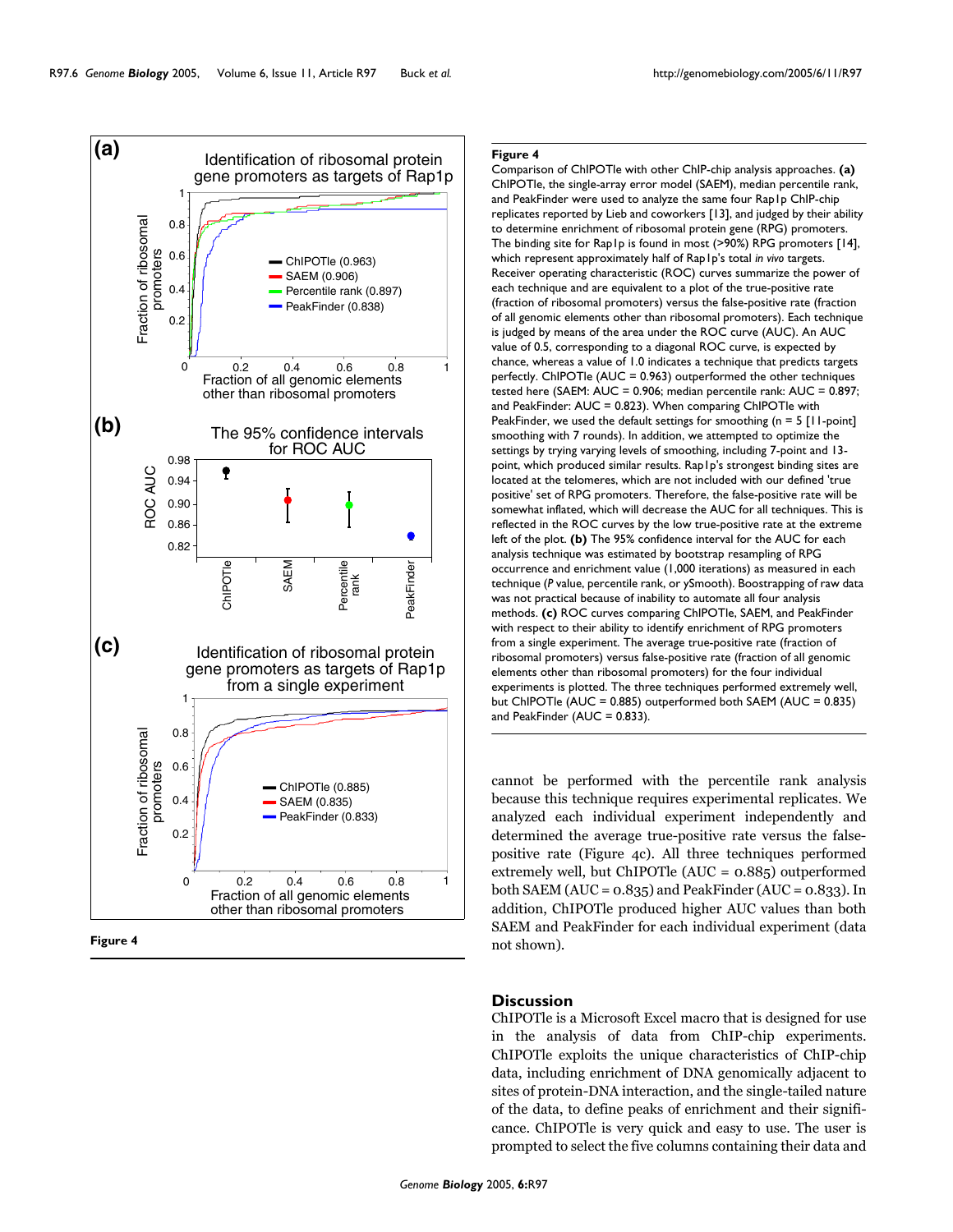the significance technique to be used. The program then returns the genomic regions that were enriched by the ChIP according to the data and the specified statistical parameters. In its current implementation, ChIPOTle is restricted in functionality by the limitations of Excel worksheets to 65,536 rows by 256 columns. Therefore, if the dataset of interest is derived from an array containing more then 65,536 unique elements or if the total number of windows generated exceeds 5.5 million, then the data will have to be separated into subsets (for example, individual chromosomes) if they are to be analyzed using ChIPOTle.

As currently implemented, the significance analysis in ChIPOTle is carried out under the assumption that the  $log<sub>2</sub>$ ratios of the arrayed elements are independent and Gaussian distributed, with mean zero and common variance. Under this assumption, a nominal *P* value may be assigned to each window using the standard Gaussian cumulative distribution function, or an appropriate bound having closed form. Multiple comparisons can then be addressed via a Bonferroni correction or through an estimated false-discovery rate. In either case, the tail behavior of the Gaussian distribution will have a strong effect on the corrected *P* values.

As a more conservative alternative to the Gaussian approach, one could derive nominal *P* values from each window using a null distribution with heavier tails than the Gaussian. A natural choice, consistent with the observed histogram of log<sub>2</sub> ratios, is a t-type distribution. Formally, one may adopt the null hypothesis that the observed log<sub>2</sub> ratios are independent and distributed as cT, where c is a positive scaling factor and T has a standard t distribution with v degrees of freedom. In order to obtain nominal *P* values, one then needs estimates of c and v, and bounds on the probability that a sum of independent t-distributed random variables exceeds a threshold. Estimates of c and v can be obtained through moment-based methods. Suitable probability bounds with good small-sample properties are currently under investigation.

ChIPOTle, while using novel approaches, identifies a set of sites similar to that defined by other techniques (PeakFinder, SAEM, and percentile rank analysis) used for analysis of data from ChIP-chip experiments. However, the use of a sliding window allows ChIPOTle to identify enriched regions more accurately, especially after only one experiment. This is useful because when one is performing a ChIP-chip experiment for the first time with a new protein or antibody, it is often difficult to determine whether the ChIP was successful, especially for a protein with an undefined binding pattern. The ability to determine binding sites correctly using fewer replicates will be very important for larger, more complex genomes. Complete high-density tiled arrays for mammalian genomes require many arrays for each experiment, meaning that performing the ideal number of replicates can be prohibitively expensive. In mammalian systems, instead of performing all of the replicates of a ChIP-chip experiment on whole-genome

arrays, preliminary experiments using whole-genome arrays can be used to find likely targets. Once these likely targets are identified, the array could be redesigned to include all prospective targets and appropriate controls on a single array. In addition to its utility as a general ChIP-chip analysis tool, ChIPOTle will make prescreening more accurate and will enhance the power and accuracy of this approach.

# **Additional data files**

The following additional files are included with the online version of this paper: The Excel Add-In ChIPOTle v 1.0 (Additional data file 1), a pdf file containing detailed instructions for the installation and use of ChIPOTle (Additional data file 2), and an Excel file containing the Rap1p binding data used to make the comparisons between the different techniques (Additional data file 3).

## **Acknowledgements**

This work was supported by NIH grants to M.J.B. (F32HG002989) and J.D.L. (R01GM072518) and by an NSF grant to A.B.N. (DMS-0406361).

## **References**

- 1. Buck MJ, Lieb JD: **[ChIP-chip: considerations for the design,](http://www.ncbi.nlm.nih.gov/entrez/query.fcgi?cmd=Retrieve&db=PubMed&dopt=Abstract&list_uids=14986705) [analysis, and application of genome-wide chromatin immu](http://www.ncbi.nlm.nih.gov/entrez/query.fcgi?cmd=Retrieve&db=PubMed&dopt=Abstract&list_uids=14986705)[noprecipitation experiments.](http://www.ncbi.nlm.nih.gov/entrez/query.fcgi?cmd=Retrieve&db=PubMed&dopt=Abstract&list_uids=14986705)** *Genomics* 2004, **83:**349-360.
- 2. Kurdistani SK, Grunstein M: **[In vivo protein-protein and protein-](http://www.ncbi.nlm.nih.gov/entrez/query.fcgi?cmd=Retrieve&db=PubMed&dopt=Abstract&list_uids=12893178)[DNA crosslinking for genomewide binding microarray.](http://www.ncbi.nlm.nih.gov/entrez/query.fcgi?cmd=Retrieve&db=PubMed&dopt=Abstract&list_uids=12893178)** *Methods* 2003, **31:**90-95.
- 3. Wells J, Farnham PJ: **Characterizing transcription factor bind-**<br> **ing** sites using formaldehyde crosslinking and **[ing sites using formaldehyde crosslinking and](http://www.ncbi.nlm.nih.gov/entrez/query.fcgi?cmd=Retrieve&db=PubMed&dopt=Abstract&list_uids=12054904) [immunoprecipitation.](http://www.ncbi.nlm.nih.gov/entrez/query.fcgi?cmd=Retrieve&db=PubMed&dopt=Abstract&list_uids=12054904)** *Methods* 2002, **26:**48-56.
- 4. Lieb JD: **[Genome-wide mapping of protein-DNA interactions](http://www.ncbi.nlm.nih.gov/entrez/query.fcgi?cmd=Retrieve&db=PubMed&dopt=Abstract&list_uids=12710669) [by chromatin immunoprecipitation and DNA microarray](http://www.ncbi.nlm.nih.gov/entrez/query.fcgi?cmd=Retrieve&db=PubMed&dopt=Abstract&list_uids=12710669) [hybridization.](http://www.ncbi.nlm.nih.gov/entrez/query.fcgi?cmd=Retrieve&db=PubMed&dopt=Abstract&list_uids=12710669)** *Methods Mol Biol* 2003, **224:**99-109.
- 5. Hanlon SE, Lieb JD: **[Progress and challenges in profiling the](http://www.ncbi.nlm.nih.gov/entrez/query.fcgi?cmd=Retrieve&db=PubMed&dopt=Abstract&list_uids=15531167) [dynamics of chromatin and transcription factor binding with](http://www.ncbi.nlm.nih.gov/entrez/query.fcgi?cmd=Retrieve&db=PubMed&dopt=Abstract&list_uids=15531167) [DNA microarrays.](http://www.ncbi.nlm.nih.gov/entrez/query.fcgi?cmd=Retrieve&db=PubMed&dopt=Abstract&list_uids=15531167)** *Curr Opin Genet Dev* 2004, **14:**697-705.
- 6. Li Z, Van Calcar S, Qu C, Cavenee WK, Zhang MQ, Ren B: **[A global](http://www.ncbi.nlm.nih.gov/entrez/query.fcgi?cmd=Retrieve&db=PubMed&dopt=Abstract&list_uids=12808131) [transcriptional regulatory role for c-Myc in Burkitt's lym](http://www.ncbi.nlm.nih.gov/entrez/query.fcgi?cmd=Retrieve&db=PubMed&dopt=Abstract&list_uids=12808131)[phoma cells.](http://www.ncbi.nlm.nih.gov/entrez/query.fcgi?cmd=Retrieve&db=PubMed&dopt=Abstract&list_uids=12808131)** *Proc Natl Acad Sci USA* 2003, **100:**8164-8169.
- 7. Lee TI, Rinaldi NJ, Robert F, Odom DT, Bar-Joseph Z, Gerber GK, Hannett NM, Harbison CT, Thompson CM, Simon I, *et al.*: **Transcriptional regulatory networks in** *Saccharomyces cerevisiae***[.](http://www.ncbi.nlm.nih.gov/entrez/query.fcgi?cmd=Retrieve&db=PubMed&dopt=Abstract&list_uids=12399584)** *Science* 2002, **298:**799-804.
- 8. Kapranov P, Cawley SE, Drenkow J, Bekiranov S, Strausberg RL, Fodor SP, Gingeras TR: **[Large-scale transcriptional activity in](http://www.ncbi.nlm.nih.gov/entrez/query.fcgi?cmd=Retrieve&db=PubMed&dopt=Abstract&list_uids=11988577) [chromosomes 21 and 22.](http://www.ncbi.nlm.nih.gov/entrez/query.fcgi?cmd=Retrieve&db=PubMed&dopt=Abstract&list_uids=11988577)** *Science* 2002, **296:**916-919.
- 9. Horak CE, Mahajan MC, Luscombe NM, Gerstein M, Weissman SM, Snyder M: **[GATA-1 binding sites mapped in the beta-globin](http://www.ncbi.nlm.nih.gov/entrez/query.fcgi?cmd=Retrieve&db=PubMed&dopt=Abstract&list_uids=11867748) [locus by using mammalian chIp-chip analysis.](http://www.ncbi.nlm.nih.gov/entrez/query.fcgi?cmd=Retrieve&db=PubMed&dopt=Abstract&list_uids=11867748)** *Proc Natl Acad Sci U S A* 2002, **99:**2924-2929.
- 10. Glynn EF, Megee PC, Yu HG, Mistrot C, Unal E, Koshland DE, DeRisi JL, Gerton JL: **Genome-wide mapping of the cohesin complex in the yeast** *Saccharomyces cerevisiae***[.](http://www.ncbi.nlm.nih.gov/entrez/query.fcgi?cmd=Retrieve&db=PubMed&dopt=Abstract&list_uids=15309048)** *PLoS Biol* 2004, **2:**E259.
- 11. **ChIPOTle: a user-friendly tool for the analysis of ChIP-chip data** [\[http://www.bio.unc.edu/faculty/lieb/labpages/ChIPOTle/](http://www.bio.unc.edu/faculty/lieb/labpages/ChIPOTle/home.htm) [home.htm\]](http://www.bio.unc.edu/faculty/lieb/labpages/ChIPOTle/home.htm)
- 12. Hughes TR, Marton MJ, Jones AR, Roberts CJ, Stoughton R, Armour CD, Bennett HA, Coffey E, Dai H, He YD, *et al.*: **[Functional discov](http://www.ncbi.nlm.nih.gov/entrez/query.fcgi?cmd=Retrieve&db=PubMed&dopt=Abstract&list_uids=10929718)[ery via a compendium of expression profiles.](http://www.ncbi.nlm.nih.gov/entrez/query.fcgi?cmd=Retrieve&db=PubMed&dopt=Abstract&list_uids=10929718)** *Cell* 2000, **102:**109-126.
- 13. Lieb JD, Liu X, Botstein D, Brown PO: **[Promoter-specific binding](http://www.ncbi.nlm.nih.gov/entrez/query.fcgi?cmd=Retrieve&db=PubMed&dopt=Abstract&list_uids=11455386) [of Rap1 revealed by genome-wide maps of protein-DNA](http://www.ncbi.nlm.nih.gov/entrez/query.fcgi?cmd=Retrieve&db=PubMed&dopt=Abstract&list_uids=11455386) [association.](http://www.ncbi.nlm.nih.gov/entrez/query.fcgi?cmd=Retrieve&db=PubMed&dopt=Abstract&list_uids=11455386)** *Nat Genet* 2001, **28:**327-334.
- Lascaris RF, Mager WH, Planta R|: **[DNA-binding requirements of](http://www.ncbi.nlm.nih.gov/entrez/query.fcgi?cmd=Retrieve&db=PubMed&dopt=Abstract&list_uids=10320394) [the yeast protein Rap1p as selected in silico from ribosomal](http://www.ncbi.nlm.nih.gov/entrez/query.fcgi?cmd=Retrieve&db=PubMed&dopt=Abstract&list_uids=10320394)**